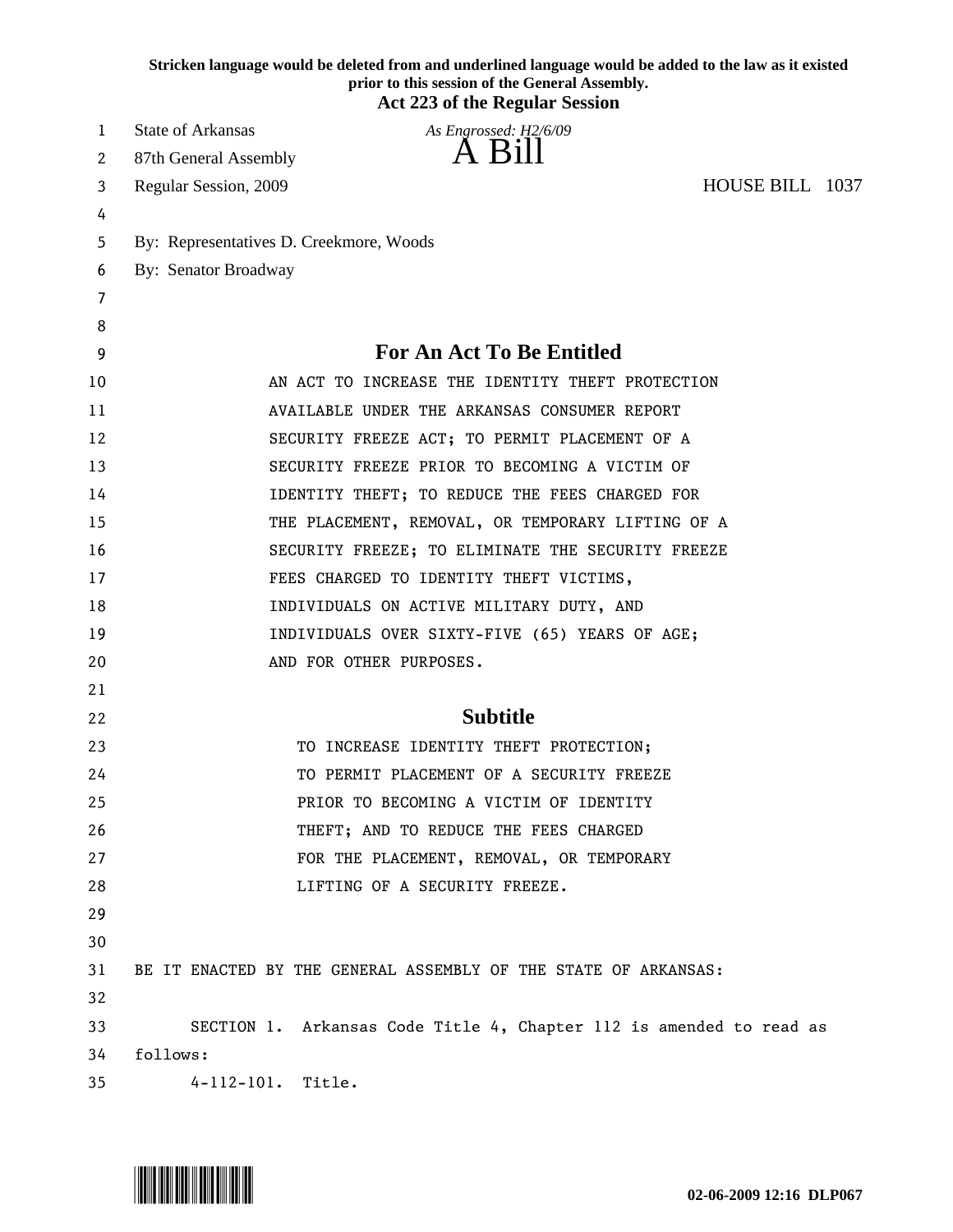| 1  | This chapter shall be known and may be cited as the "Arkansas Consumer        |
|----|-------------------------------------------------------------------------------|
| 2  | Report Security Freeze Act".                                                  |
| 3  |                                                                               |
| 4  | 4-112-102. Definitions.                                                       |
| 5  | As used in this chapter:                                                      |
| 6  | (1) "Consumer" means an individual who is a resident of this                  |
| 7  | state and who has been a victim of identity theft and who has submitted, at   |
| 8  | the time the security freeze is requested, a copy of a valid investigative    |
| 9  | report, an incident report, or a complaint with a law enforcement agency      |
| 10 | about the unlawful use of the victim's identifying information by another     |
| 11 | person;                                                                       |
| 12 | "Consumer report" means the same as defined in 15 U.S.C. §<br>(2)             |
| 13 | $1681a(d)$ as it existed on January 1, $2007$ 2009;                           |
| 14 | (3) "Consumer reporting agency" means the same as defined in 15               |
| 15 | U.S.C. § 1681a(f) as it existed on January 1, 2007 2009;                      |
| 16 | $(4)$ "Credit report" means a consumer report that a consumer                 |
| 17 | reporting agency furnishes to a person that it has reason to believe intends  |
| 18 | to use the consumer report as a factor in establishing the consumer's         |
| 19 | eligibility for credit to be used primarily for personal, family, or          |
| 20 | household purposes;                                                           |
| 21 | $(4)$ (5) "Proper identification" means the same as defined in 15             |
| 22 | U.S.C. § 1681h(a)(1) as it existed on January 1, $2007$ 2009; and             |
| 23 | (5)(6) "Security freeze" means a notice placed in a consumer                  |
| 24 | credit report of a consumer at the request of the consumer that prohibits a   |
| 25 | consumer reporting agency from releasing the consumer credit report or credit |
| 26 | score of the consumer in response to a request to open a new account or to    |
| 27 | extend credit; and                                                            |
| 28 | $(7)(A)$ "Victim of identity theft" means a consumer who supplies             |
| 29 | to a consumer reporting agency, in conjunction with a request for a security  |
| 30 | freeze, a copy of a valid investigative report, an incident report, or a      |
| 31 | complaint with a law enforcement agency alleging the unlawful use of the      |
| 32 | consumer's identifying information by another person.                         |
| 33 | The copy of the valid investigative report, the<br>(B)                        |
| 34 | incident report, or the complaint with a law enforcement agency may be        |
| 35 | transmitted to the consumer reporting agency by mail or secure electronic     |
| 36 | connection or secure electronic mail connection if the connection is made     |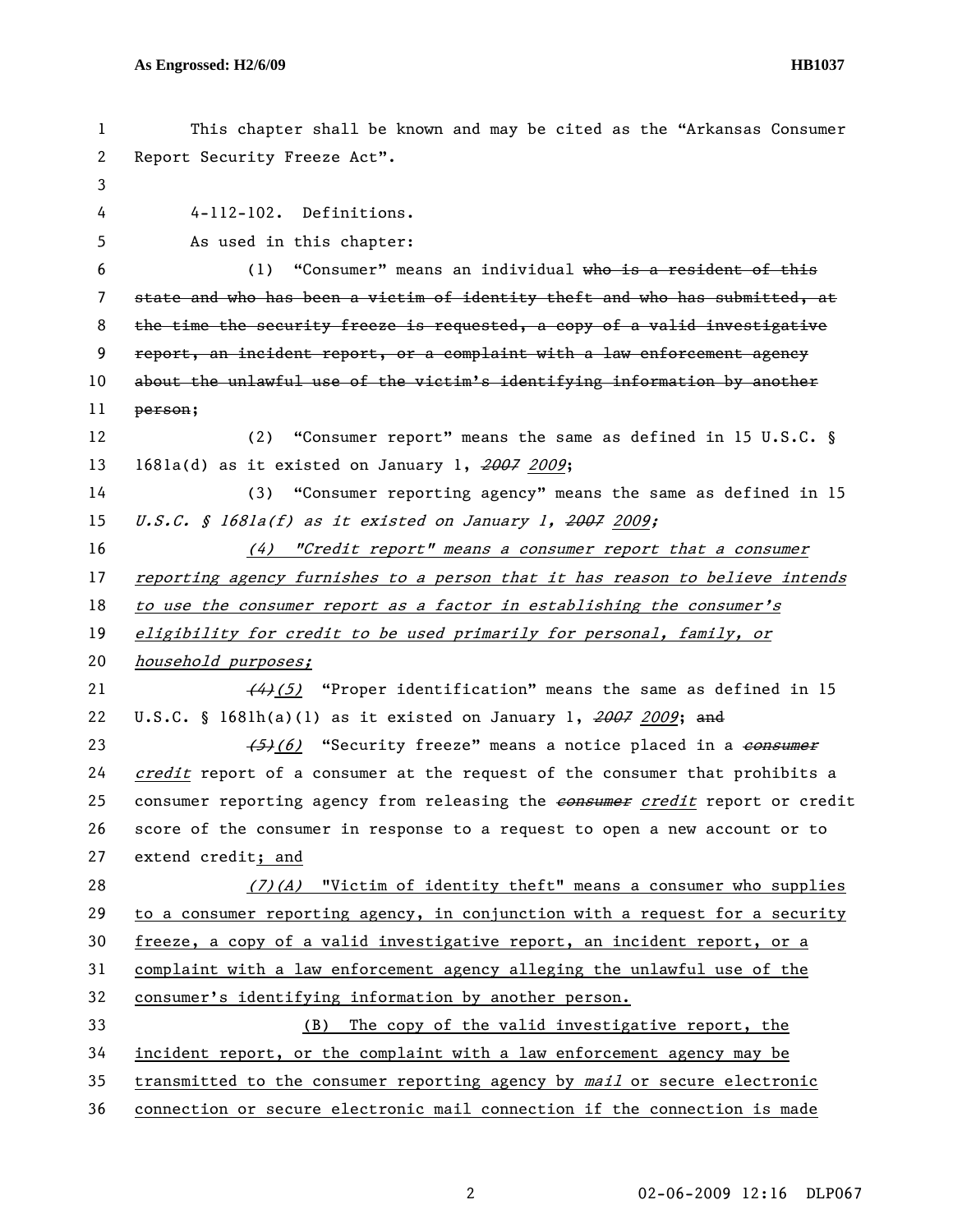| 1  | available by the consumer reporting agency.                                   |
|----|-------------------------------------------------------------------------------|
| 2  |                                                                               |
| 3  | 4-112-103. Placement of security freeze.                                      |
| 4  | (a) $\{\pm\}$ A consumer may request that a security freeze be placed on his  |
| 5  | or her consumer report by:                                                    |
| 6  | (1) sending Sending a his or her request in writing by eertified              |
| 7  | mail to a consumer reporting agency at an address designated by the consumer  |
| 8  | reporting agency to receive such requests;                                    |
| 9  | Telephoning his or her request to a consumer reporting<br>(2)                 |
| 10 | agency and providing over the telephone proper identification or certain      |
| 11 | personal identification information required by the consumer reporting        |
| 12 | agency; or                                                                    |
| 13 | (3) Electronically forwarding his or her request to a consumer                |
| 14 | reporting agency through a secure electronic connection or a secure           |
| 15 | electronic mail connection if the connection is made available by the         |
| 16 | consumer reporting agency.                                                    |
| 17 | (2) This subsection does not prevent a consumer reporting agency              |
| 18 | from advising a third party that a security freeze is in effect with respect  |
| 19 | to the consumer report of a consumer.                                         |
| 20 | $(b)$ (1) Except as provided in subdivision (b)(2) of this section, a A       |
| 21 | consumer reporting agency shall place a security freeze on a consumer credit  |
| 22 | report of a consumer no later than $f$ ive (5) three (3) business days after  |
| 23 | receiving from the consumer:                                                  |
| 24 | (A)(1) A written request as provided in subsection (a) of this                |
| 25 | section;                                                                      |
| 26 | (B)(2) Proper identification; and                                             |
| 27 | (G)(3) Payment of the required fee, if applicable.                            |
| 28 | (2) For any security freeze requested before May 1, 2008, the                 |
| 29 | deadline stated in this subsection shall be ten (10) business days if a       |
| 30 | consumer reporting agency in good faith is unable to process during normal    |
| 31 | business hours the quantity of security freeze requests received.             |
| 32 | (c) $\{\pm\}$ Within five (5) business days of the receipt of the information |
| 33 | and any applicable fees under subsection (b) of this section, The the         |
| 34 | consumer reporting agency shall:                                              |
| 35 | (1) send Send a written confirmation of the placement of the                  |
| 36 | security freeze to the consumer within ten (10) business days.; and           |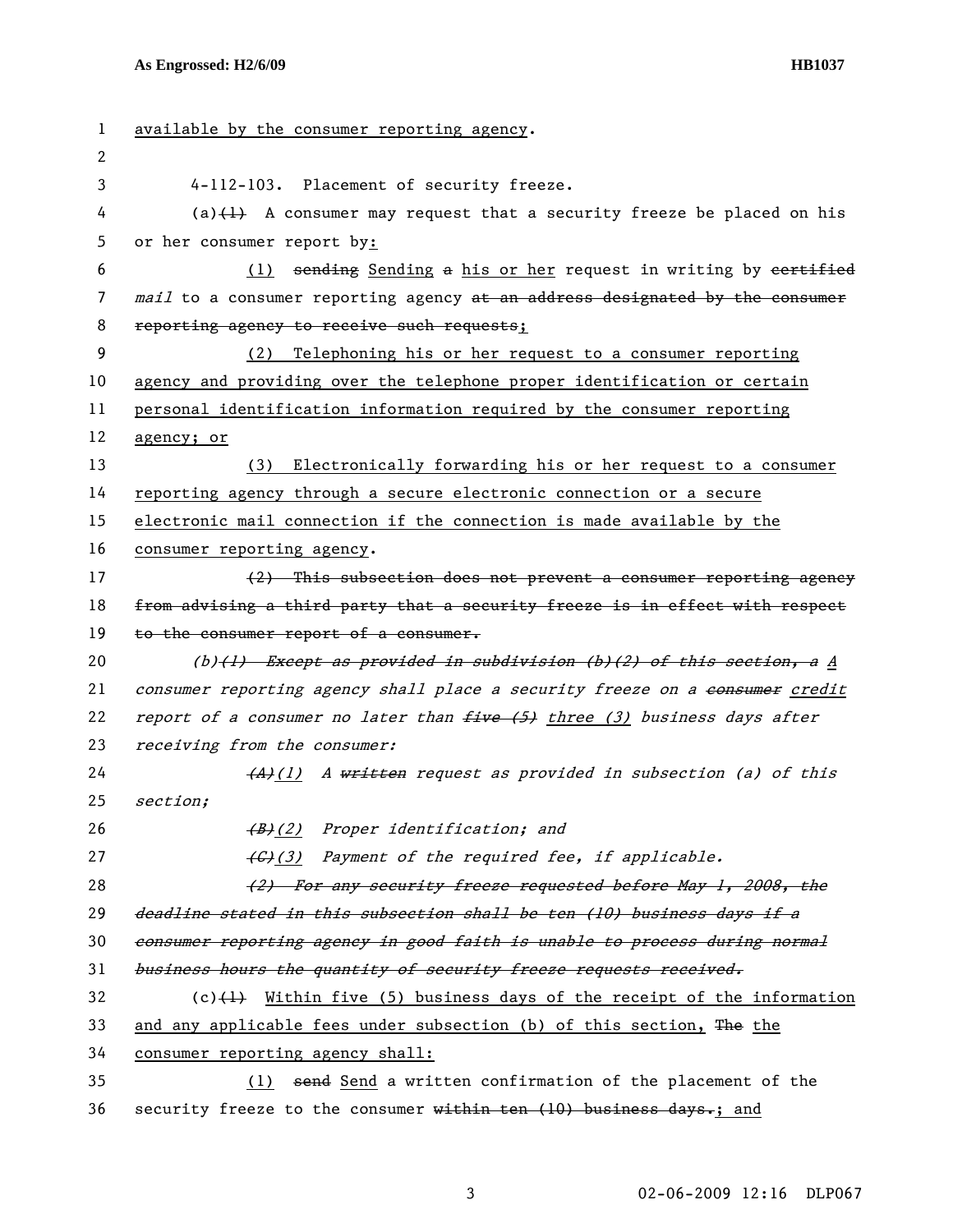## **As Engrossed: H2/6/09 HB1037**

| 1                     | (2)<br>Upon placing the security freeze on the consumer report of                  |
|-----------------------|------------------------------------------------------------------------------------|
| $\mathbf{2}^{\prime}$ | the consumer, the consumer reporting agency shall provide Provide the              |
| 3                     | consumer with a unique personal identification number or password to be used       |
| 4                     | by the consumer when providing authorization for the release of his or her         |
| 5                     | consumer credit report for a specific period of time.                              |
| 6                     | $H$ At the time a consumer requests a security freeze, the consumer<br>(d)         |
| 7                     | reporting agency shall disclose the process:                                       |
| 8                     | Of placing a security freeze and temporarily lifting a<br>(1)                      |
| 9                     | security freeze; and                                                               |
| 10                    | For allowing access to information from the consumer credit<br>(2)                 |
| 11                    | report of the consumer for a period of time while the security freeze is in        |
| 12                    | place.                                                                             |
| 13                    |                                                                                    |
| 14                    | 4-112-104. Access to <i>consumer credit</i> report - Notification of               |
| 15                    | unauthorized access.                                                               |
| 16                    | If the consumer wishes to allow his or her consumer credit report<br>(a)           |
| 17                    | to be accessed for a specific period of time while a security freeze is in         |
| 18                    | place, he or she shall contact the consumer reporting agency using a method        |
| 19                    | of contact designated by the consumer reporting agency requesting that the         |
| 20                    | security freeze be temporarily lifted and providing, to complete the request,      |
| 21                    | all of the following:                                                              |
| 22                    | Proper identification;<br>(1)                                                      |
| 23                    | (2)<br>The unique personal identification number or password                       |
| 24                    | provided by the consumer reporting agency pursuant to under $\S$ 4-112-103(c);     |
| 25                    | and                                                                                |
| 26                    | The proper information regarding the time period for which<br>(3)                  |
| 27                    | the consumer credit report shall be available to users of the consumer credit      |
| 28                    | report <del>; and</del>                                                            |
| 29                    | (4) The required fee, if applicable.                                               |
| 30                    | (b)(1) A Except as provided in subdivision (b)(2) of this section, a               |
| 31                    | consumer reporting agency that receives a request in compliance with               |
| 32                    | subsection (a) of this section from a consumer to temporarily lift a security      |
| 33                    | freeze on his or <i>her consumer credit report</i> accompanied by all of the items |
| 34                    | listed in subsection (a) of this section shall comply with the request no          |
| 35                    | later than:                                                                        |
| 36                    | (A) three Three (3) business days after receiving the                              |

4 02-06-2009 12:16 DLP067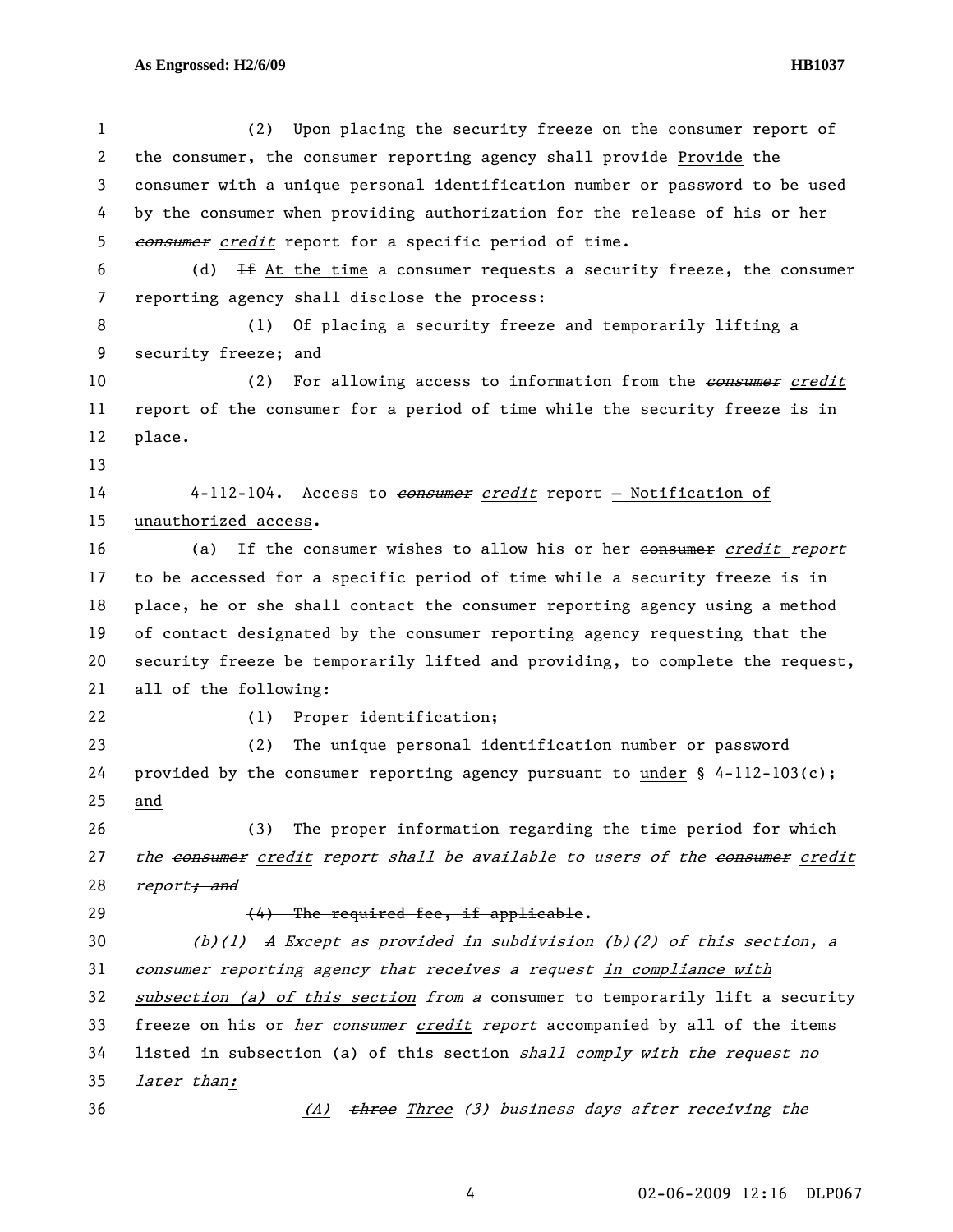| $\mathbf{1}$ | completed request by mail; or                                                   |
|--------------|---------------------------------------------------------------------------------|
| $\mathbf{2}$ | (B) Fifteen (15) minutes after receiving the completed                          |
| 3            | request by:                                                                     |
| 4            | Telephone;<br>(i)                                                               |
| 5            | (ii) Secure electronic connection; or                                           |
| 6            | (iii) Secure electronic mail connection.                                        |
| 7            | (2) A consumer reporting agency may temporarily lift a security                 |
| 8            | freeze as soon as the circumstances reasonably permit during normal business    |
| 9            | hours if the consumer reporting agency's ability to temporarily lift the        |
| 10           | security freeze within fifteen (15) minutes is prevented by:                    |
| 11           | (A) An act of God, including without limitation a fire, an                      |
| 12           | earthquake, a hurricane, a storm, or a similar natural disaster or phenomena;   |
| 13           | (B) An unauthorized or illegal act by a third party,                            |
| 14           | including without limitation terrorism, sabotage, riot, vandalism, a labor      |
| 15           | strike or dispute disrupting operations, or a similar occurrence;               |
| 16           | (C) An operational interruption, including without                              |
| 17           | limitation electrical failure, an unanticipated delay in the delivery of        |
| 18           | equipment or a replacement part, a computer hardware or software failure        |
| 19           | inhibiting response time, or a similar disruption;                              |
| 20           | Governmental action, including without limitation an<br>(D)                     |
| 21           | emergency order or regulation, a judicial or law enforcement action, or a       |
| 22           | similar directive;                                                              |
| 23           | Regularly scheduled maintenance or updates during<br>(E)                        |
| 24           | other than normal business hours to the consumer reporting agency's computer    |
| 25           | <i>systems;</i>                                                                 |
| 26           | Commercially reasonable maintenance or repair to the<br>(F)                     |
| 27           | consumer reporting agency's systems if the maintenance or repair is             |
| 28           | unexpected or unscheduled; or                                                   |
| 29           | The receipt of a removal request outside of normal<br>(G)                       |
| 30           | business hours.                                                                 |
| 31           | A consumer reporting agency may develop procedures involving the<br>(c)         |
| 32           | use of <i>telephone, faesimile</i> , the Internet, or other electronic media to |
| 33           | receive and process a request from a consumer to temporarily lift a security    |
| 34           | freeze on a consumer credit report pursuant to under subsection (a) of this     |
| 35           | section in an expedited manner.                                                 |
| 36           | (d) If in connection with an application for credit or any other use a          |

5 02-06-2009 12:16 DLP067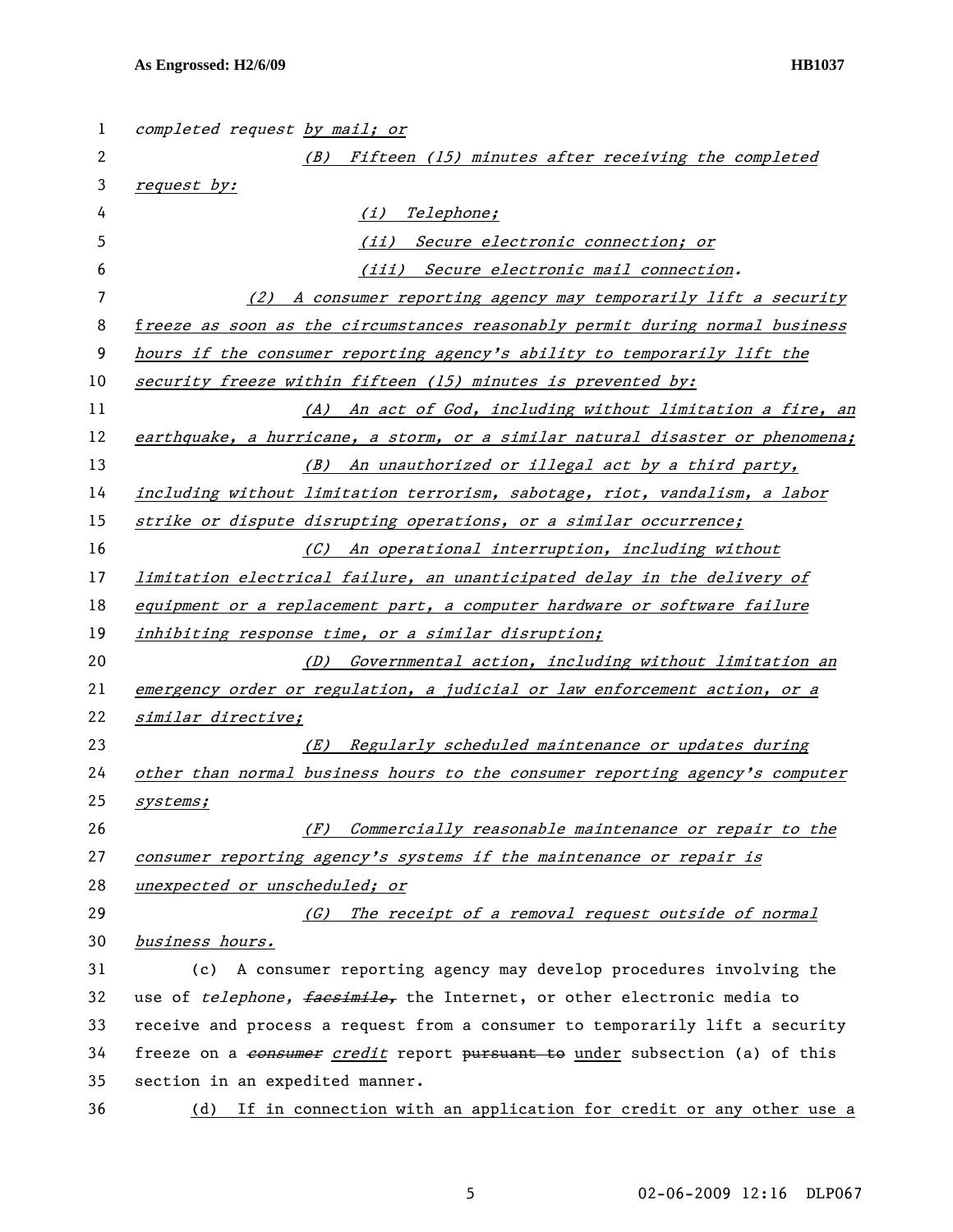**As Engrossed: H2/6/09 HB1037** 

| $\mathbf{1}$ | third party requests access to a <i>credit</i> report on which a security freeze is |
|--------------|-------------------------------------------------------------------------------------|
| 2            | in effect and the consumer does not allow his or her credit report to be            |
| 3            | accessed for that period of time, the third party may treat the application         |
| 4            | as incomplete.                                                                      |
| 5            | (e) If a consumer reporting agency grants unauthorized access to a                  |
| 6            | consumer's credit report, then within three (3) days of learning that               |
| 7            | unauthorized access to the credit report has been granted, the consumer             |
| 8            | reporting agency shall send notice to the consumer that unauthorized access         |
| 9            | has been granted for each time unauthorized access was granted.                     |
| 10           |                                                                                     |
| 11           | 4-112-105. Removal of security freeze.                                              |
| 12           | (a) $\{\pm\}$ A consumer reporting agency shall remove or temporarily lift a        |
| 13           | security freeze placed on the <i>consumer credit report</i> of a consumer in the    |
| 14           | following cases:                                                                    |
| 15           | $(A)$ (1) Upon the consumer's request pursuant to under § 4-112-104                 |
| 16           | or § 4-112-106; or                                                                  |
| 17           | (B)(2) If the <i>consumer credit report</i> of the consumer was frozen              |
| 18           | due to a material misrepresentation of fact by the consumer.                        |
| 19           | $(2)$ (b) If a consumer reporting agency intends to remove a security               |
| 20           | freeze upon a consumer credit report of a consumer and is not doing so at the       |
| 21           | request of the consumer, the consumer reporting agency shall notify the             |
| 22           | consumer in writing prior to at least three (3) business days before removing       |
| 23           | the security freeze on the consumer credit report of the consumer.                  |
| 24           | (b) If a third party requests access to a consumer report on which a                |
| 25           | security freeze is in effect and the third-party request is in connection           |
| 26           | with an application for credit or any other use and the consumer does not           |
| 27           | allow his or her consumer report to be accessed for that period of time, the        |
| 28           | third party may treat the application as incomplete.                                |
| 29           |                                                                                     |
| 30           | 4-112-106. Consumer request for removal of security freeze.                         |
| 31           | $(a)(1)$ A security freeze shall remain in place until the consumer                 |
| 32           | requests that the security freeze be removed using a method of contact              |
| 33           | designated by the consumer reporting agency.                                        |
| 34           | A consumer reporting agency shall remove a security freeze<br>(2)                   |
| 35           | within three (3) business days of receiving a request for removal under             |
| 36           | subdivision (a)(1) of this section from a consumer who provides with the            |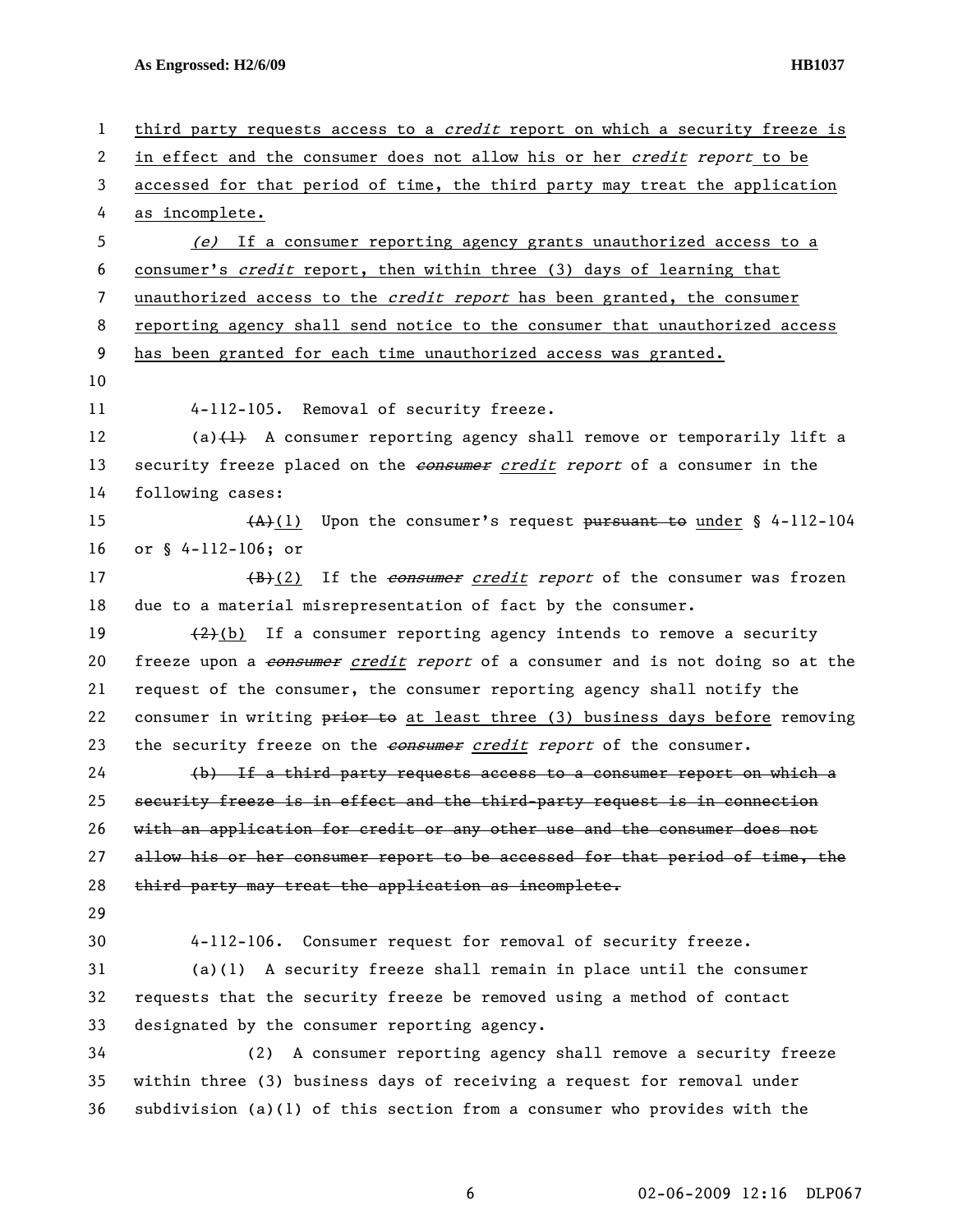1 request: 2 (A) Proper identification; and 3 (B) The unique personal identification number or password 4 provided by the consumer reporting agency under  $\S$  4-112-103(c)(2); and 5 (C) The required fee, if applicable. 6 (b) A consumer reporting agency shall require proper identification of 7 the consumer making a request to place or remove a security freeze. 8 9 4-112-107. Exceptions. 10 (a) This chapter does not apply to the use of a consumer credit report 11 by any of the following: 12 (1)(A) A person or an entity, or a subsidiary, an affiliate, or 13 an agent of that person or entity, or an assignee of a financial obligation 14 owed by the consumer to that person or entity, or a prospective assignee of a 15 financial obligation owed by the consumer to that person or entity in 16 conjunction with the proposed purchase of the financial obligation, with 17 which the consumer has or had prior to assignment an account or a contract 18 including a demand deposit account, or to whom the consumer issued a 19 negotiable instrument, for the purposes of reviewing the account or 20 collecting the financial obligation owed for the account, contract, or 21 negotiable instrument. 22 (B) As used in this subdivision (a)(1), "reviewing the 23 account" includes activities related to account maintenance, monitoring, 24 credit line increases, and account upgrades and enhancements; 25 (2) A subsidiary, an affiliate, an agent, an assignee, or a 26 prospective assignee of a person or an entity to which access has been 27 granted for purposes of facilitating the extension of credit or other 28 permissible use; 29 (3) A state or local agency, law enforcement agency, trial 30 court, or private collection agency acting pursuant to under a court order, 31 warrant, or subpoena; 32 (4) A child support agency acting pursuant to under Title IV-D 33 of the Social Security Act, 42 U.S.C. § 651 et seq., as it existed on January 34 1, 2007 2009; 35 (5) The state or its agents or assigns acting to investigate 36 fraud or acting to investigate or collect delinquent taxes or unpaid court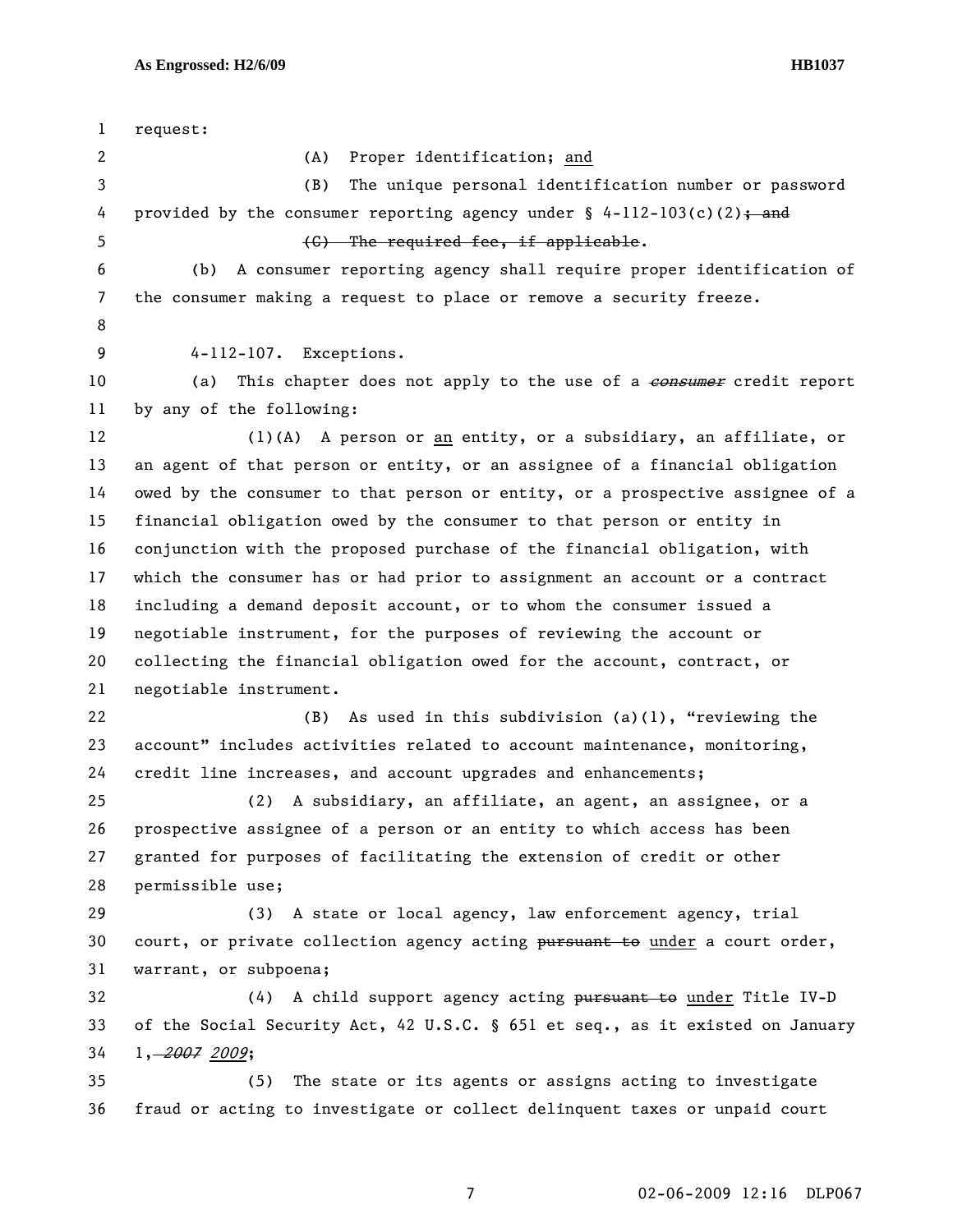## **As Engrossed: H2/6/09 HB1037**

| $\mathbf{1}$ | orders or to fulfill any of its other constitutional or statutory                          |
|--------------|--------------------------------------------------------------------------------------------|
| 2            | responsibilities if such responsibilities are consistent with a permissible                |
| 3            | purpose under 15 U.S.C. § 1681b, as it existed on January 1, -2007 2009;                   |
| 4            | (6)<br>The use of credit information used for purposes permitted                           |
| 5            | under 15 U.S.C. § 1681b(c), as it existed on $\overline{January 8, 2007}$ January 1, 2009; |
| 6            | Any person or entity administering a credit file monitoring<br>(7)                         |
| 7            | subscription or similar service to which the consumer has subscribed;                      |
| 8            | Any person or entity for the purpose of providing a consumer<br>(8)                        |
| 9            | with a copy of his or her <i>eonsumer credit</i> report or credit score upon the           |
| 10           | request of the consumer;                                                                   |
| 11           | Any person using the information in connection with the<br>(9)                             |
| 12           | business of insurance; or                                                                  |
| 13           | A consumer reporting agency's agency for its database or<br>(10)                           |
| 14           | file that is used for one (1) or more of the following:                                    |
| 15           | Maintaining criminal records;<br>(A)                                                       |
| 16           | Fraud prevention or detection;<br>(B)                                                      |
| 17           | Maintaining personal loss history information; or<br>(C)                                   |
| 18           | (D)<br>Employment, tenant, or individual background                                        |
| 19           | screening.                                                                                 |
| 20           |                                                                                            |
| 21           | 4-112-108. Permissible fees - Exception.                                                   |
| 22           | $(a)$ $(A)$ Except as provided in <i>subsection</i> (b) of this section, a                 |
| 23           | consumer reporting agency may charge a consumer a fee of no more than ten                  |
| 24           | dollars (\$10.00) five dollars (\$5.00) for each the:                                      |
| 25           | (1) Initial placement of a security freeze,;                                               |
| 26           | removal Removal of a security freeze, j or a<br>(2)                                        |
| 27           | temporary Temporary lifting of a security freeze for a<br>(3)                              |
| 28           | period of time.                                                                            |
| 29           | (b) A consumer reporting agency shall not charge a fee for the initial                     |
| 30           | placement of a security freeze if requested by a consumer who is:                          |
| 31           | (1) At least sixty-five (65) years of age; or                                              |
| 32           | (2) A victim of identity theft.                                                            |
| 33           |                                                                                            |
| 34           | Written confirmation.<br>$4 - 112 - 109$ .                                                 |
| 35           | If a security freeze is in place, a consumer reporting agency<br>(a)                       |
| 36           | shall not change any of the following official information in a consumer                   |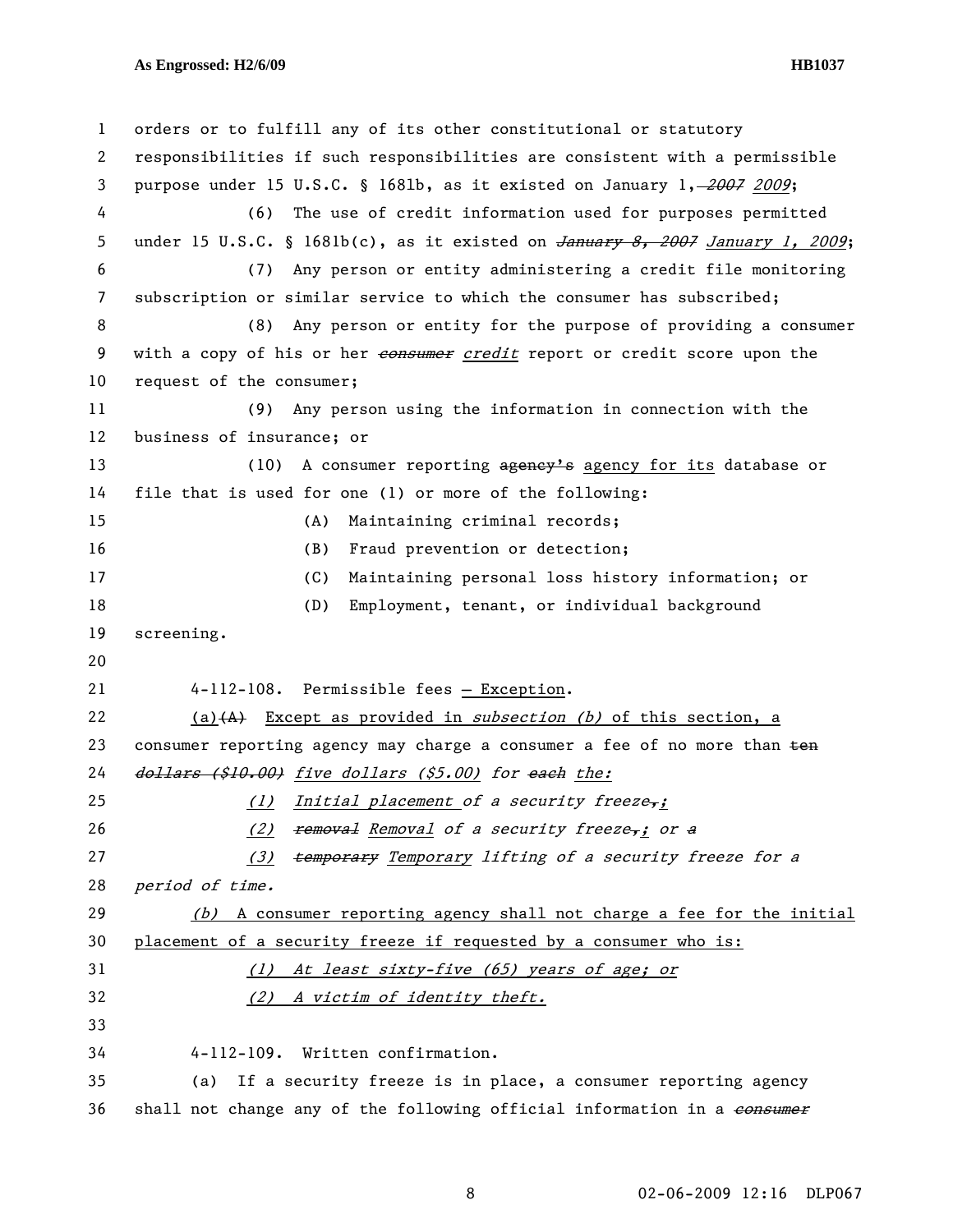1 credit report without sending a written confirmation of the change to the 2 consumer within thirty (30) days of posting the change to the file of the 3 consumer: 4 (1) Name; 5 (2) Date of birth; 6 (3) Social security number; and 7 (4) Address. 8 (b)(1) Written confirmation is not required for technical 9 modifications of official information of a consumer, including name and 10 street abbreviations, complete spellings, or the transposition of numbers or 11 letters. 12 (2) In the case of an address change, the written confirmation 13 shall be sent to both the new address and to the former address. 14 15 4-112-110. Entities not required to place security freeze. 16 The following entities are not required to place a security freeze on a 17 consumer credit report: 18 (1)(A) A consumer reporting agency that acts only as a reseller 19 of credit information by assembling and merging information contained in the 20 database of another consumer reporting agency or multiple consumer reporting 21 agencies and does not maintain a permanent database of credit information 22 from which new consumer credit reports are produced. 23 (B) However, a consumer reporting agency acting as a 24 reseller shall honor any security freeze placed on a consumer credit report 25 by another consumer reporting agency; 26 (2) A check services or fraud prevention services company that 27 issues reports on incidents of fraud or authorizations for the purpose of 28 approving or processing negotiable instruments, electronic funds transfers, 29 or similar methods of payments; or 30 (3) A deposit account information service company that issues 31 reports regarding account closures due to fraud, substantial overdrafts, 32 automatic teller machine abuse, or similar negative information regarding a 33 consumer to inquiring banks or other financial institutions for use only in 34 reviewing a consumer request for a deposit account at the inquiring bank or 35 financial institution. 36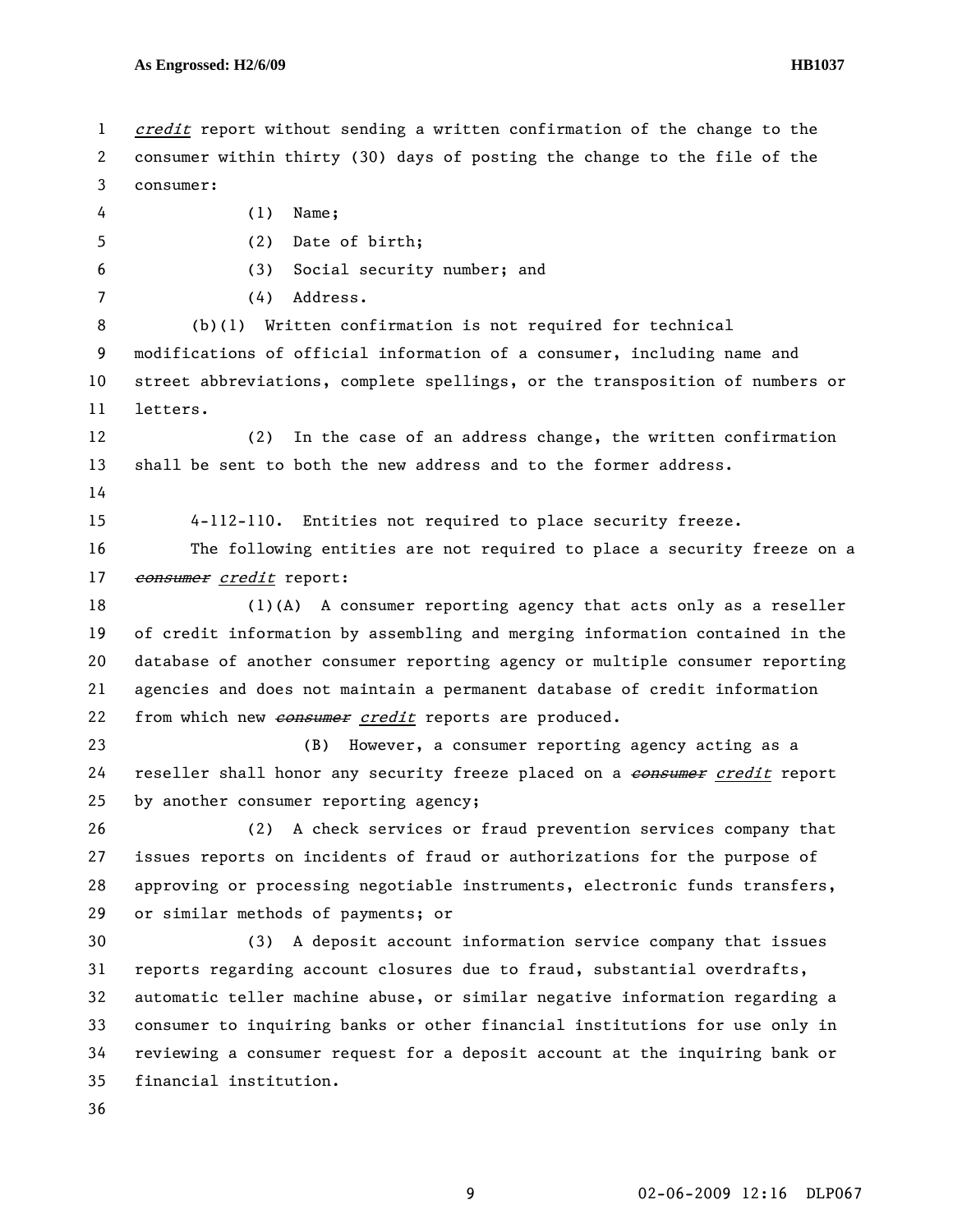1 4-112-111. Notice.

2 At any time that a consumer is required to receive a summary of rights 3 required under 15 U.S.C. § 1681g(c), as it existed on January 1, 2007 2009, 4 the following notice shall be included: 5 6 "Arkansas Consumers Have the Right to Obtain a Security Freeze. 7 8 You have the right to place a "security freeze" on your credit report, which 9 will prohibit a consumer reporting agency from releasing information in your 10 credit report without your express authorization. A security freeze must be 11 requested in writing by certified mail. The security freeze is designed to 12 prevent credit, loans, and services from being approved in your name without 13 your consent. However, you should be aware that using a security freeze to 14 take control over who gets access to the personal and financial information 15 in your credit report may delay, interfere with, or prohibit the timely 16 approval of any subsequent request or application you make regarding a new 17 loan, credit, mortgage, government services or payments, rental housing, 18 employment, investment, license, cellular phone, utilities, digital 19 signature, Internet credit card transaction, or other services, including an 20 extension of credit at point of sale. 21 22 When you place a security freeze on your credit report, you will be provided 23 a personal identification number or password to use if you choose to remove 24 the security freeze on your credit report or authorize the release of your 25 credit report for a period of time after the security freeze is in place. To 26 provide that authorization you must contact the consumer reporting agency by 27 one (1) of the methods that it requires and provide all of the following: 28 (1) Your personal identification number or password; 29 (2) Proper identification to verify your identity; and 30 (3) The proper information regarding the period of time for 31 which the consumer credit report shall be available; and  $32$   $(4)$  Payment of the appropriate fee, if any. 33 34 A consumer reporting agency must authorize the release of your credit report 35 for a period of time within fifteen (15) minutes or as soon as practical if 36 good cause exists for the delay, and must remove a security freeze no later

10 02-06-2009 12:16 DLP067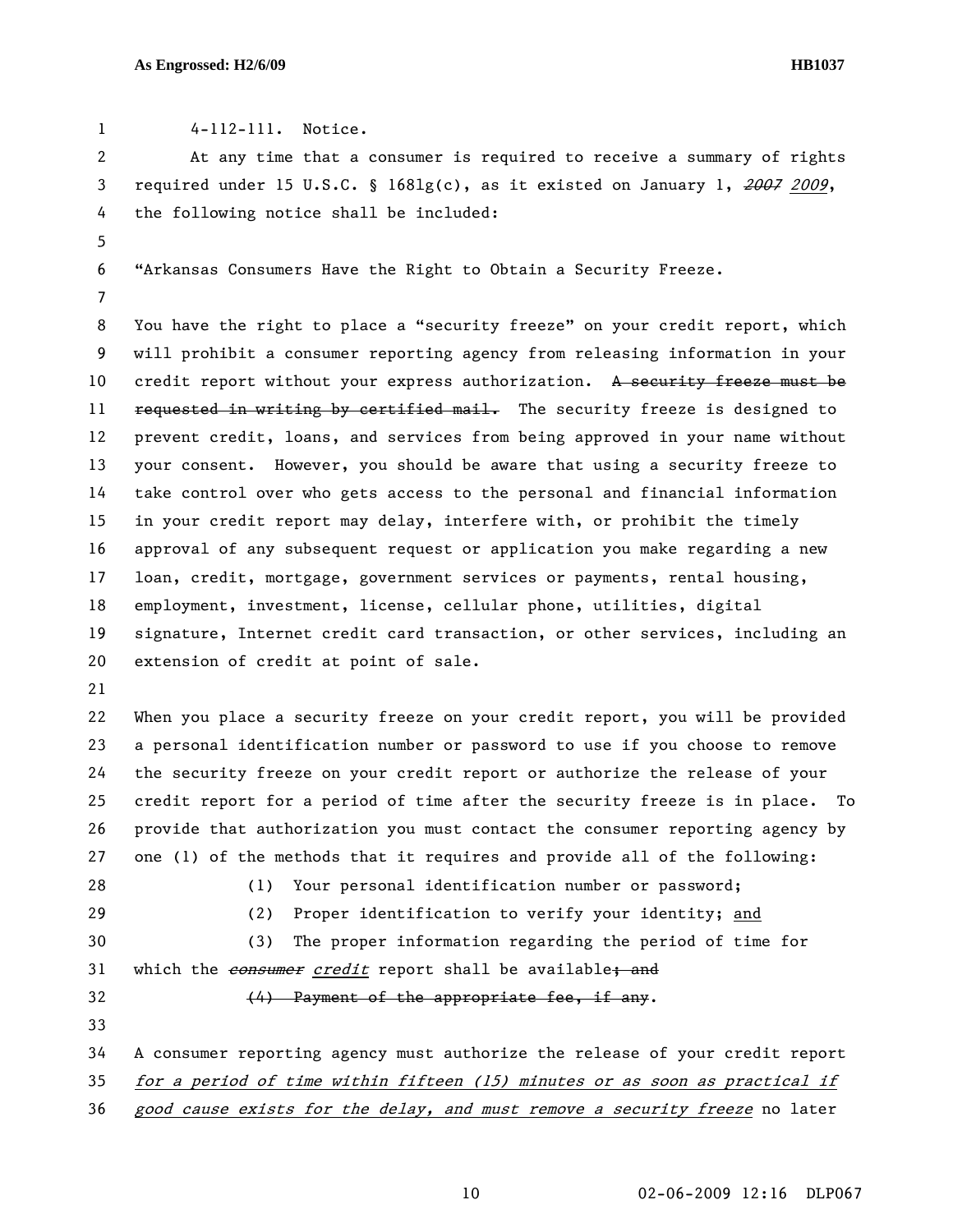1 than three (3) business days after receiving all of the above items by any 2 method that the consumer reporting agency allows. 3 4 A security freeze does not apply to a person or an entity, or its affiliates, 5 or collection agencies acting on behalf of the person or entity with which 6 you have an existing account that requests information in your credit report 7 for the purposes of reviewing or collecting the account. Reviewing the 8 account includes activities related to account maintenance, monitoring, 9 credit line increases, and account upgrades and enhancements. 10 11 You have a right to bring a civil action against anyone, including a consumer 12 reporting agency, that willfully or negligently fails to comply with any 13 requirement of the Arkansas Consumer Report Security Freeze Act. 14 15 A consumer reporting agency has the right to charge you up to ten dollars 16 (\$10.00) five dollars (\$5.00) to place a security freeze on your credit 17 report, up to ten dollars (\$10.00) to temporarily lift a security freeze on 18 your credit report, and up to ten dollars (\$10.00) or to remove a security 19 freeze from your credit report. However, you shall not be *charged any fee if* 20 you are at least sixty-five (65) years of age or if you are a victim of 21 *identity theft and have submitted, at the time the security freeze is* 22 requested in conjunction with the security freeze request, a copy of a valid 23 investigative report or incident report or complaint with a law enforcement 24 agency about alleging the unlawful use of your identifying information by 25 another person." 26 27 4-112-112. Civil action. 28 (a) Any person or entity that willfully fails to comply with any 29 requirement imposed under this chapter with respect to any consumer is liable 30 to that consumer in an amount equal to the sum of: 31 (1) Any actual damages sustained by the consumer; and 32 (2) In the case of any successful action to enforce any 33 liability under this chapter, the costs of the action together with 34 reasonable attorney's fees as determined by the court.

35 (b) Any person or entity that obtains a **consumer** credit report, 36 requests a security freeze, or requests the temporary lift of a security